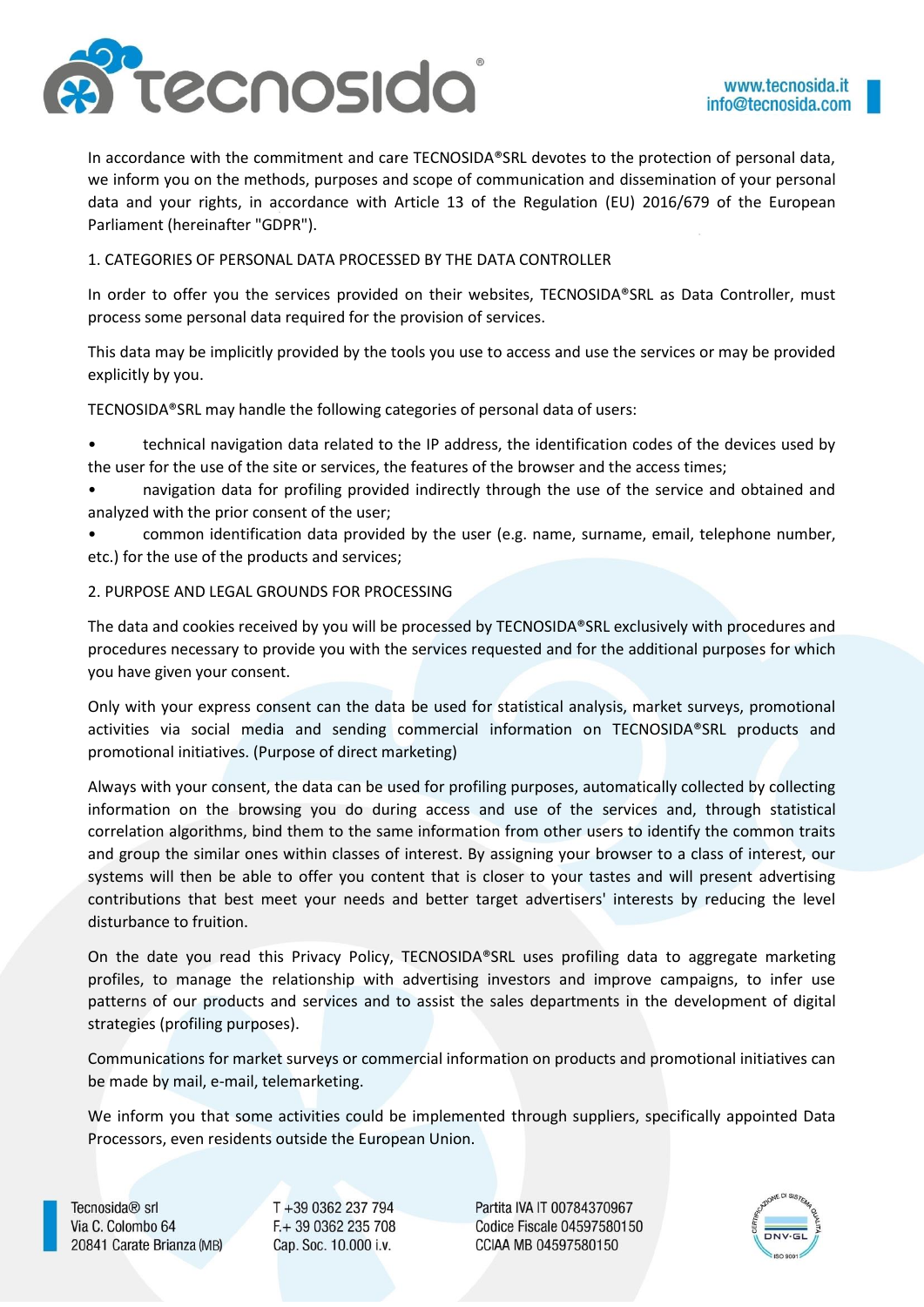

The legal grounds of the purposes described above are the execution of your request as an interested party and the consents expressed by you.

3. DISSEMINATION, COMMUNICATION AND ENTITIES ACCESSING THE DATA

Your personal data will not be disclosed but may be disclosed where necessary for the provision of service to third parties (as suppliers of third-party technical services, mail carriers, hosting providers, IT companies) appointed, if necessary, as Data Processors by TECNOSIDA®SRL for technical or organizational tasks instrumental to the provision of services.

Access to data is also allowed to categories of representatives of TECNOSIDA®SRL involved in organizing the data (administrative, commercial, marketing, customer service, system administrators).

The updated list of Data Processors can always be requested from the Data Controller.

It retains the right to disclose to third parties if you have given specific and voluntary consent.

### 4. TRANSFER OF DATA ABROAD

Your personal data will be processed by TECNOSIDA®SRL within the European Union.

If for technical and/or operational reasons it is necessary to make use of subjects located outside the European Union, or it is necessary to transfer some of the data collected to technical systems and services managed in the cloud and located outside the area of the European Union, the processing will be regulated in accordance with the provisions of Chapter V of the Regulation and authorized on the basis of specific EU decisions. All necessary precautions will therefore be taken to ensure the most complete protection of personal data by basing this transfer: a) on adequacy decisions of the third country recipients expressed by the European Commission; b) on appropriate guarantees expressed by the third party recipient pursuant to art. 46 of the Regulation; c) on the adoption of binding corporate rules, so-called Corporate binding rules.

### 5. DURATION OF THE PROCESSING AND STORAGE OF PERSONAL DATA

TECNOSIDA®SRL in accordance with the Art. 5.1 e) of the GDPR will process the data you provide for the entire duration of execution of the services requested and keep them for the next 12 months for the purpose of completing the administrative activities, as well as for the time necessary to fulfill the legal obligations.

If you have authorized the profiling processing, the anonymous data observed over time will be deleted 12 months from the start of processing.

### 6. RIGHTS OF DATA SUBJECTS

TECNOSIDA®SRL guarantees you that you can exercise your rights under Art. 12 of the GDPR. In particular you have the right:

- to know if the Data Controller holds and/or processes personal data relating to you and access it in full also obtaining a copy (Article 15 Right to Access),

- to the correction of incorrect personal data or the integration of incomplete personal data (Article 16 Right of Reply);

- to the cancellation of personal data held by the Data Controller if one of the reasons provided for by the GDPR exists (Right to Cancellation, 17);

Tecnosida<sup>®</sup> srl Via C. Colombo 64 20841 Carate Brianza (MB) T+39 0362 237 794 F.+ 39 0362 235 708 Cap. Soc. 10.000 i.v.

Partita IVA IT 00784370967 Codice Fiscale 04597580150 CCIAA MB 04597580150